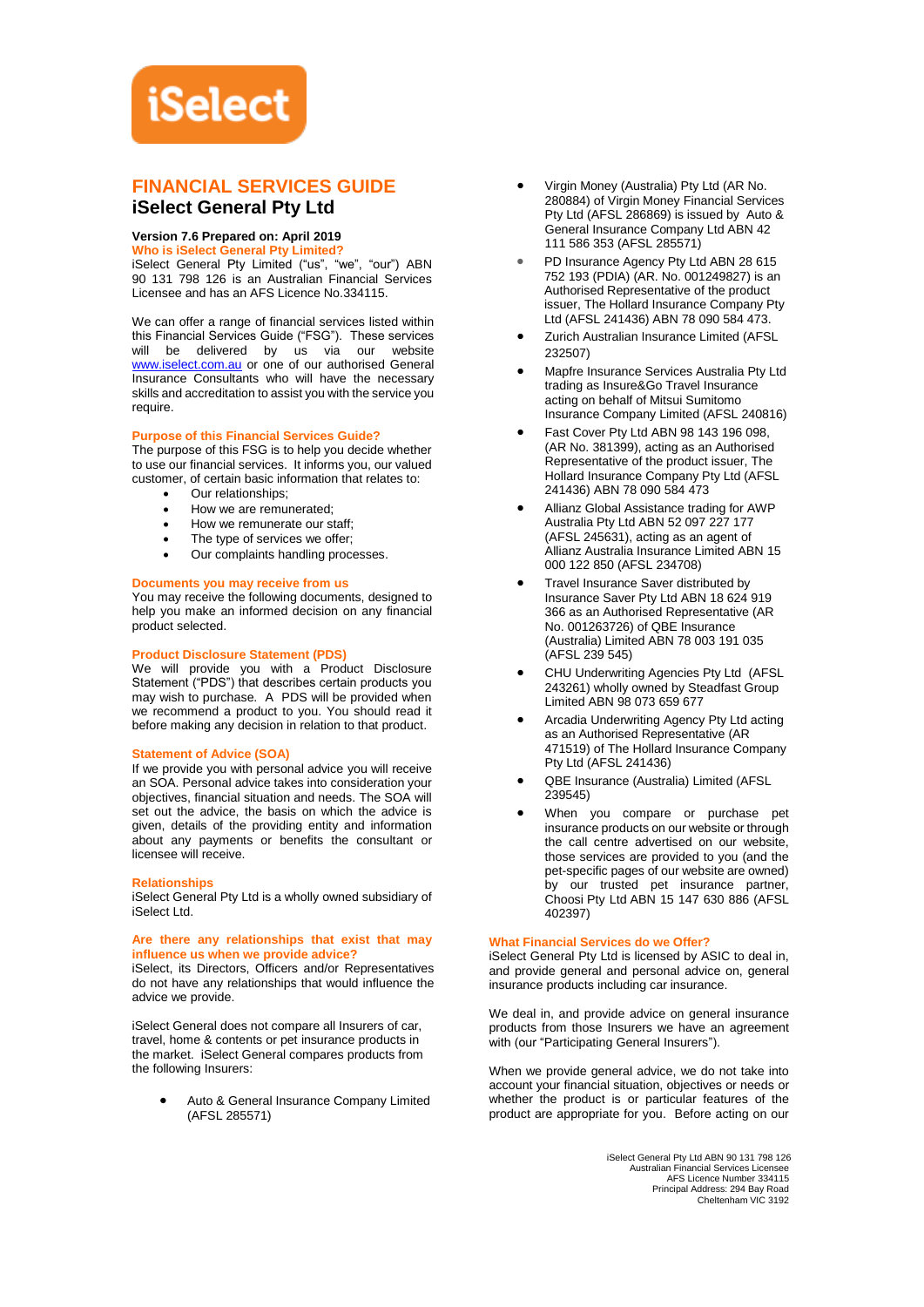

advice, you should consider whether it is appropriate, in light of these factors.

If we provide personal advice, it is limited in scope to recommending (an) appropriate product(s) available from our Participating General Insurers, and it is based solely on the information you provide us.

If you provide us with information that is incomplete or inaccurate, then any advice we provide will be based on this information. In this situation, you must consider whether the advice is appropriate, having regard to your relevant personal circumstances.

You can provide instructions to us by contacting us by phone or online – see over for details.

### **How do we provide our services?**

We act as an intermediary offering you financial product advice in relation to general insurance products from our Participating General Insurers. If you choose to apply for, or vary, a general insurance product using our service, we will act on behalf of the relevant insurer in arranging that policy for you.

### **How do we remunerate our staff?**

Our Consultants are paid a salary and may receive bonuses, which may be based on a number of factors including:

- Customer service excellence;
- Performance in relation to sales targets and referrals;
- Compliance; and /or
- Annual salary.

### **How is iSelect remunerated?**

We receive commissions (and, in some cases, a marketing services fee) from our Participating General Insurers. If we provide personal advice and are able to give you more information about remuneration, we will do this as soon as practicable after the advice is provided.

With respect to car insurance products iSelect General Pty Ltd will receive a commission:

- of either
	- (a) up to 45% of the first year's (gross) premium for each car insurance product that we refer or sell; or
	- (b) up to \$450 for each car insurance product that we refer or sell; and
- in some cases
	- (a) a renewal commission of up to 45%; or
	- (b) an ongoing trail commission of up to \$400 for each year you that you renew your car insurance policy originally purchased through us (with such trail commission payable to us for up to two annual renewals).

With respect to home and contents insurance iSelect General Pty Ltd will receive a commission of up to 22% of each year's (net) premium for the relevant home and contents insurance product sold.

With respect to travel insurance products iSelect General

Pty Ltd will receive a commission of up to 25% of the premium for the relevant travel insurance product sold.

With respect to pet insurance products iSelect General Pty Ltd will receive a commission of up to 25% of the first year's annualised premium for the relevant pet insurance product sold.

All of these fees are paid by the relevant Insurer and are not an additional cost to you.

### **Other benefits**

iSelect General and/or your General Insurance Consultant may receive other benefits based on the number of policies written and/or maintained from product providers over a specified time frame. These benefits are not an additional charge to you.

### **Our Privacy Policy**

We collect personal information to ensure we can offer or provide you with products and services as outlined in this FSG. We value your privacy and have adopted the principles set out in the Privacy Act 1988 as part of our commitment to maintain client confidentiality in the collection, use, disclosure or handling of personal information. For further information about our privacy policy, please call us on 03 9276 8000 or email us at [privacy@iselect.com.au](mailto:privacy@iselect.com.au) or visit our website at [www.iselect.com.au/car](http://www.iselect.com.au/car)

We will maintain a record of your personal information including details of your objectives and any insurance product's purchased. If you wish to examine your file please ask your General Insurance Consultant and they will make arrangements for you to do so. Alternatively, contact us on 13 19 20.

It is important to note that in order to best meet your needs and provide you with financial services and advice, your General Insurance Consultant may need to disclose your personal information to other parties, typically General Insurance Companies as part of your application.

### **How can I make a complaint about the services provided?**

We have a complaints process for you to follow in the event you wish to lodge a complaint in relation to the services you received from us.

**Step 1:** Please call our Call Centre on 13 19 20 and we will discuss the issue and if possible resolve it immediately. If immediate resolution is not possible, we will consider your complaint further and acknowledge your complaint within 10 business days.

If you have any queries in relation to our complaints handling process, please contact our General Counsel as follows:

| Telephone   | 13 19 20                  |
|-------------|---------------------------|
| Email:      | compliance@iselect.com.au |
| In writing: | iSelect General Pty Ltd   |
|             | PO Box 2021               |
|             | Moorabbin VIC 3189        |
| Website:    | www.iselect.com.au        |

iSelect General Pty Ltd ABN 90 131 798 126 Australian Financial Services Licensee AFS Licence Number 334115 Principal Address: 294 Bay Road Cheltenham VIC 3192